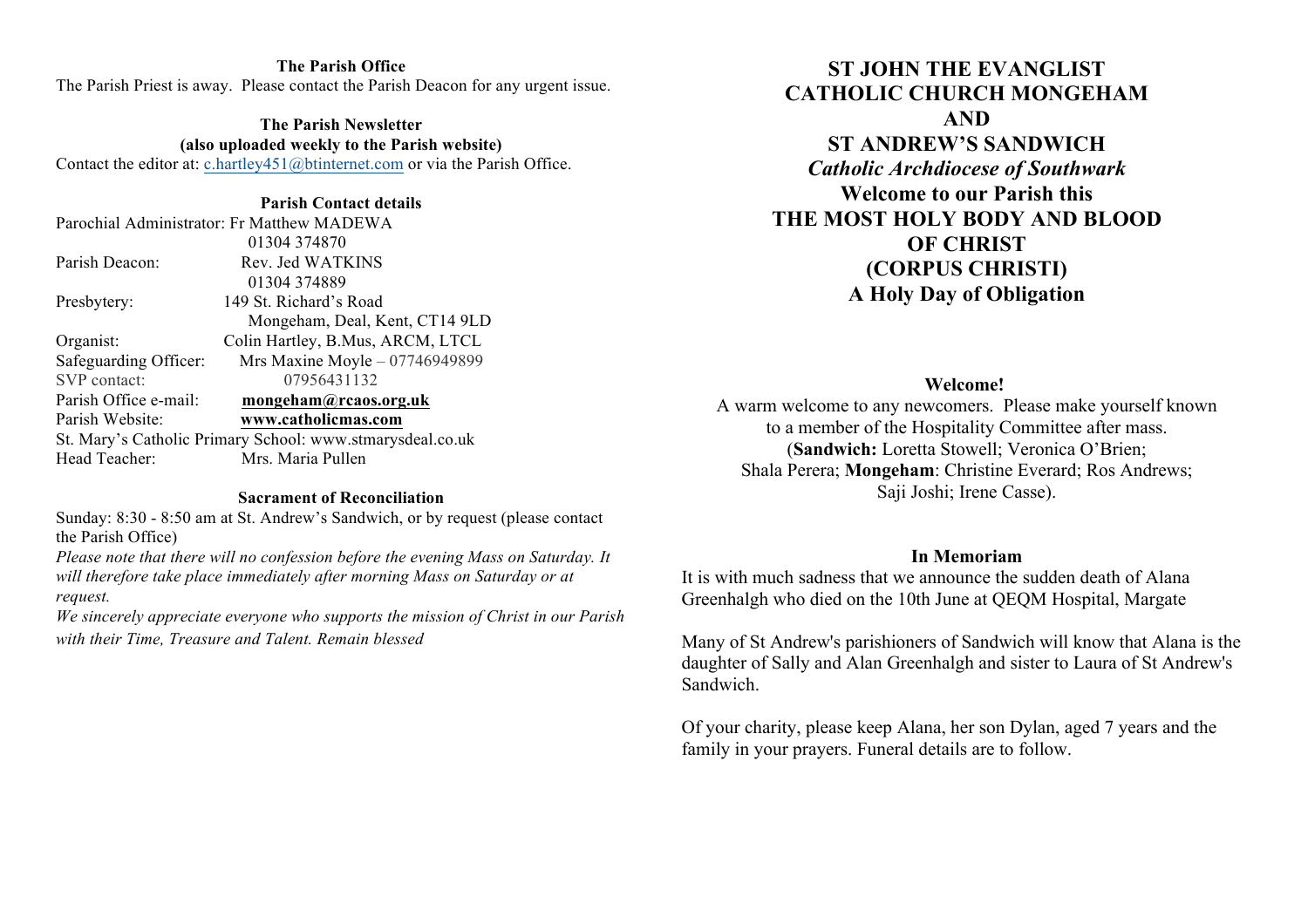### **From Bishop Paul**

#### **Diocesan Lourdes Pilgrimage**

The Southwark Diocesan Pilgrimage to Lourdes will take place between 19th and 26th August. We are sad that, like most Lourdes pilgrimages this year, we have not been able to include pilgrims who need medical support. At the same time, we are delighted to be returning to Lourdes after two years of absence. Details are available at www.tangney-tours.com/pilgrimages/lourdes/catholic-association. Southwark contacts: Canon Ed Perera (edwardperera@rcaos.org.uk) and Bishop Paul Hendricks (paulhendricks@rcaos.org.uk).

### **From the Parish Priest:**

**Friday 24th June** is the **Solemnity of the Sacred Heart of Jesus.** There will be Mass at Saint John the Evangelist at 9am. Attendance is encouraged.

Remain blessed Fr.Matthew Madewa

If you required a priest in a medical emergency, please contact Fr. Leo (074 48741186)

### **This week's Saints**

# **St Alban, First Martyr of Britain (d.c305) Monday 20th June**

Alban was a soldier and a leading citizen of Verulamium (now St Alban's) during a time of persecution. He gave hiding and shelter to a priest fleeing persecution and being impressed by the man's faith, he was converted and baptised. Arrested for assisting the priest, he was commanded to sacrifice to the pagan gods, and so was condemned to death. Buried near the city, his shrine became known for miracles and the Benedictine Abbey was founded there.

## **St Aloysius Gonzaga, Patron of Catholic Youth, (1568-91) 21st June**

Where do we find these names, you may ask, and indeed this saint is not among our best known. His father was Marquis of Castiglione and a courtier to Philip II of Spain. He had military ambitions for the son but the boy developed a precocious piety and Marquis Ferrante, realising that his hopes were vain, eventually agreed to Aloysius entering a monastery in Rome. In the year he took his vows, nursing plague victims in Rome he became ill and died. His sanctified title is on account of his earlier teaching the catechism to the boys of Castiglione.

## **St John Fisher, Bishop (1469-1535) 22nd June St Thomas More, Patron Saint of Lawyers (1478-15350 22nd June**

Now here are two saints rather better known in our history, largely on account of their opposition to Henry VIII's divorce and remarriage. Both men were gifted intellectuals and writers; Fisher as Chancellor of the university at Cambridge and Bishop of Rochester, and More as lawyer, diplomat, Chancellor and writer on theological issues. However, both refused to accept Henry as supreme head of the church in England, and both refused to sign the Act of Succession which would recognise the children of Henry and Anne Boleyn as rulers of the country. Because of their high profile such refusal could not be tolerated, and both were executed The play 'A Man for All Seasons' and a number of subsequent historical profiles or novels cover the issues in great – if sometimes theatrical - detail.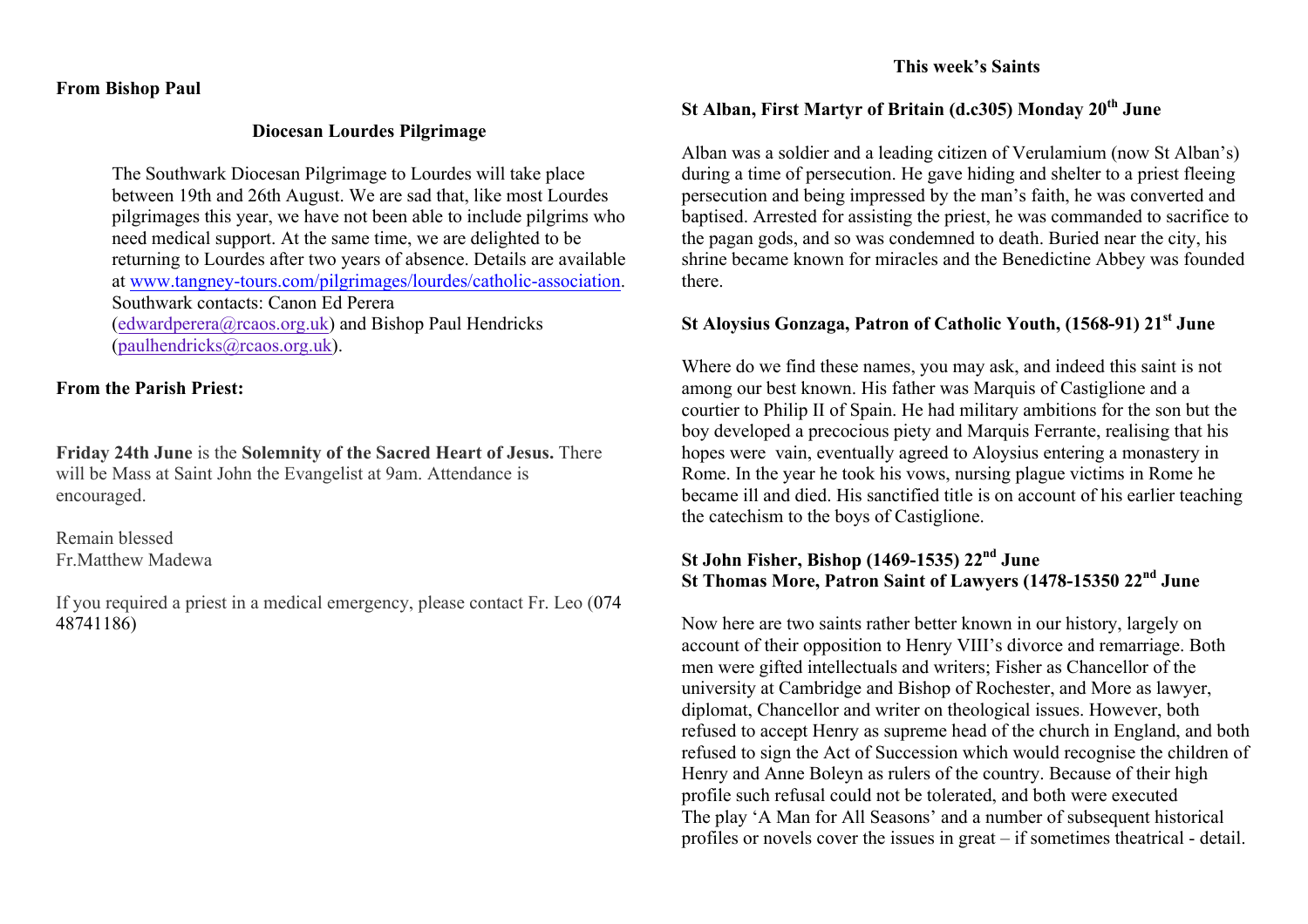**Sunday 19 June 2022**

**Readings at Mass**

**First reading**

### **Genesis 14:18-20**

## **Melchizedek brought bread and wine**

Melchizedek king of Salem brought bread and wine; he was a priest of God Most High. He pronounced this blessing:

'Blessed be Abram by God Most High, creator of heaven and earth, and blessed be God Most High for handing over your enemies to you.'

And Abram gave him a tithe of everything.

## **Responsorial Psalm**

# **Psalm 109(110):1-4**

*You are a priest for ever, a priest like Melchizedek of old.*

The Lord's revelation to my Master:

'Sit on my right: your foes I will put beneath your feet.'

*You are a priest for ever, a priest like Melchizedek of old.*

The Lord will wield from Zion your sceptre of power: rule in the midst of all your foes.

*You are a priest for ever, a priest like Melchizedek of old.*

A prince from the day of your birth on the holy mountains; from the womb before the dawn I begot you.

*You are a priest for ever, a priest like Melchizedek of old.*

The Lord has sworn an oath he will not change. 'You are a priest for ever, a priest like Melchizedek of old.'

*You are a priest for ever, a priest like Melchizedek of old.*

## **Second reading**

# **1 Corinthians 11:23-26**

## **Every time you eat this bread and drink this cup, you are proclaiming the death of the Lord**

This is what I received from the Lord, and in turn passed on to you: that on the same night that he was betrayed, the Lord Jesus took some bread, and thanked God for it and broke it, and he said, 'This is my body, which is for you; do this as a memorial of me.' In the same way he took the cup after supper, and said, 'This cup is the new covenant in my blood. Whenever you drink it, do this as a memorial of me.' Until the Lord comes, therefore, every time you eat this bread and drink this cup, you are proclaiming his death.

# **Gospel Acclamation**

Alleluia, alleluia! I am the living bread which has come down from heaven, says the Lord. Anyone who eats this bread will live for ever. Alleluia!

## **Gospel**

## **Luke 9:11-17**

# **The feeding of the five thousand**

Jesus made the crowds welcome and talked to them about the kingdom of God; and he cured those who were in need of healing.

It was late afternoon when the Twelve came to him and said, 'Send the people away, and they can go to the villages and farms round about to find lodging and food; for we are in a lonely place here.' He replied, 'Give them something to eat yourselves.' But they said, 'We have no more than five loaves and two fish, unless we are to go ourselves and buy food for all these people.' For there were about five thousand men. But he said to his disciples, 'Get them to sit down in parties of about fifty.' They did so and made them all sit down. Then he took the five loaves and the two fish, raised his eyes to heaven, and said the blessing over them; then he broke them and handed them to his disciples to distribute among the crowd. They

**Jn6:51**